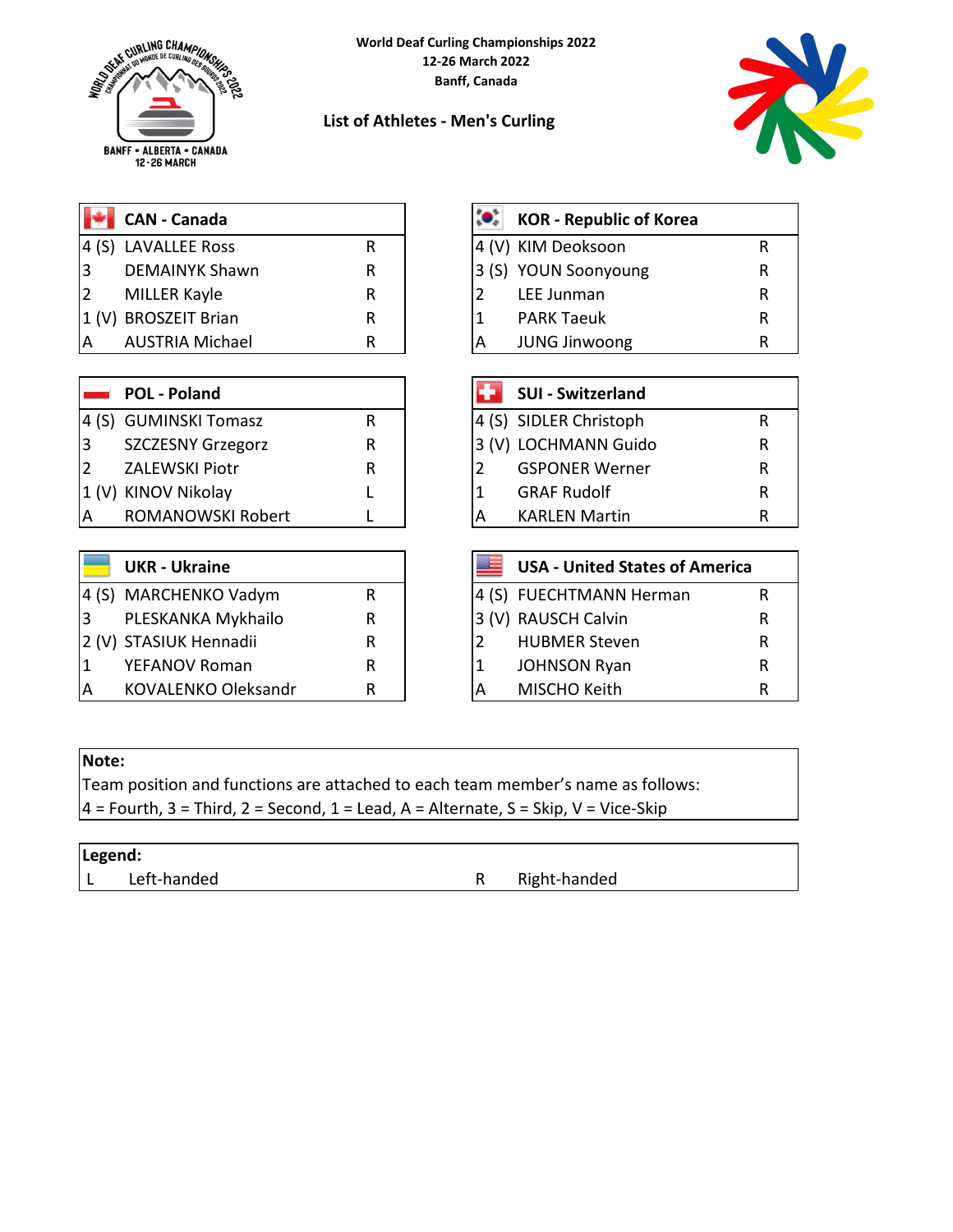

**World Deaf Curling Championships 2022**

**Men Curling Banff, Alberta, Canada 19-26 March 2022**



Q Q Q Q Poland (POL) **0-5** Korea (KOR)  $1-4$ Canada (CAN) **4-1** United States of America (USA)  $\vert$  3-2 Switzerland (SUI) 2-3 **Men - Final Standings Team Record** Ukraine (UKR) 5-0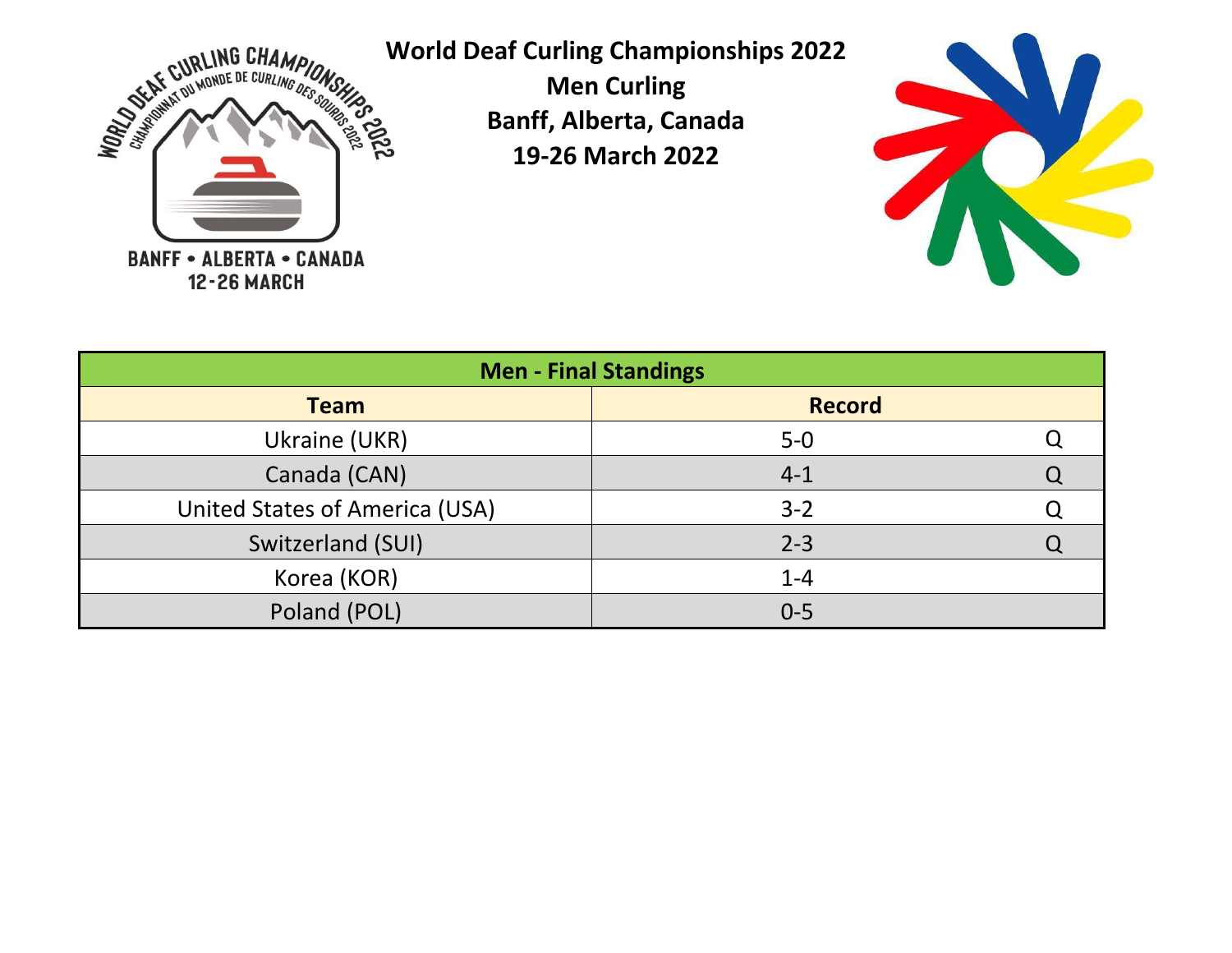

| Winners:      |                          |
|---------------|--------------------------|
| GOLD          | United States of America |
| <b>SILVER</b> | <b>Ukraine</b>           |
| <b>BRZONE</b> | Canada                   |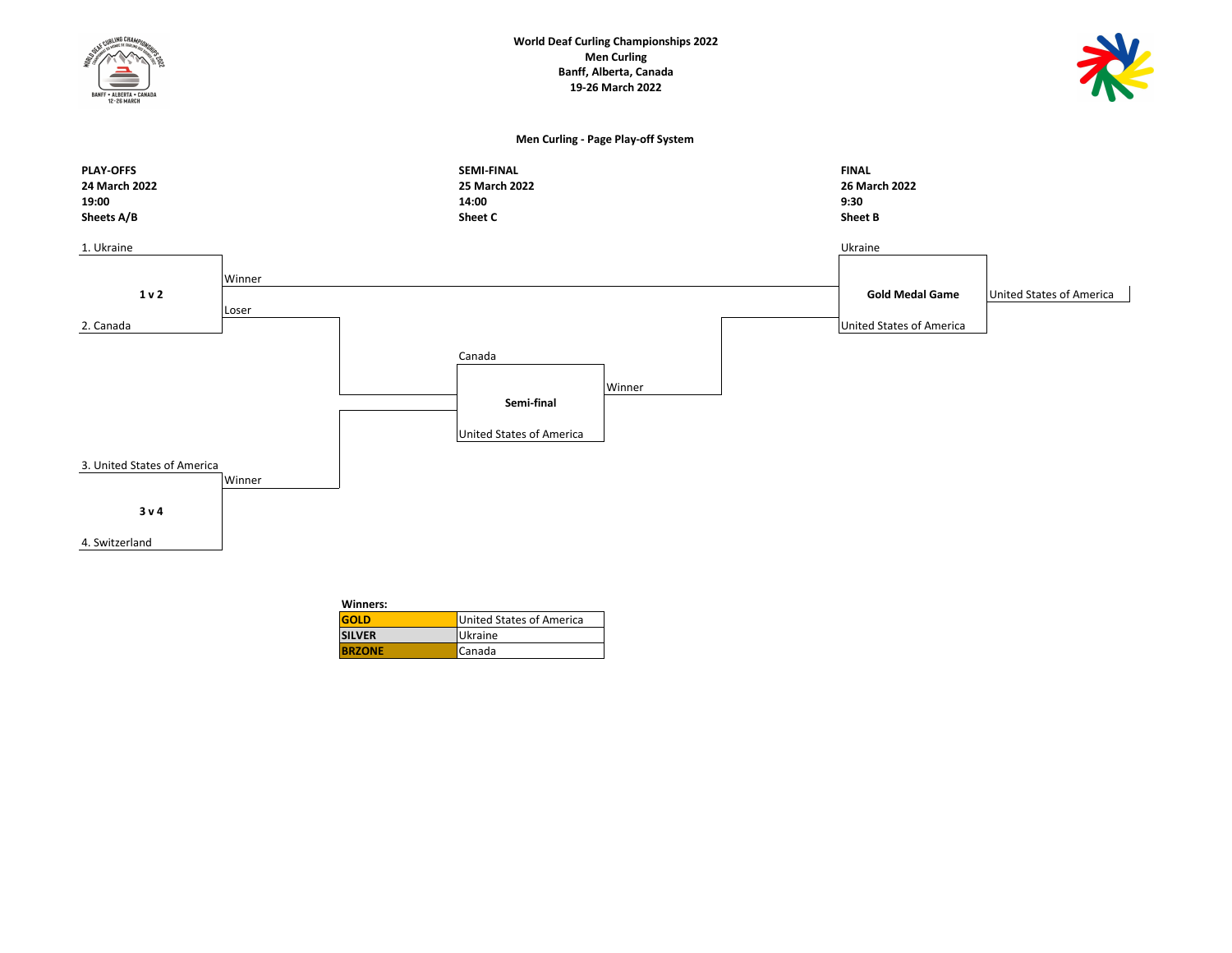



**Men - Draw 1 Results**

**/ 19 March 2022 20 March 2022**

| Sheet A    | <b>LSFE</b> |  |  |  |  | πn | <b>TOTAL</b> |
|------------|-------------|--|--|--|--|----|--------------|
| <b>UKR</b> |             |  |  |  |  |    | ᆠᆂ           |
| POL        |             |  |  |  |  |    |              |

| <b>Sheet B</b> | <b>LSFE</b> |  |  |  |  |          | 10 | <b>TOTAL</b> |
|----------------|-------------|--|--|--|--|----------|----|--------------|
| CAN            |             |  |  |  |  |          |    | 10           |
| <b>USA</b>     |             |  |  |  |  | $\cdots$ |    |              |

| Sheet C    | <b>LSFE</b> |  |  |  |  | 10 | EE | <b>TOTAL</b> |
|------------|-------------|--|--|--|--|----|----|--------------|
| <b>KOR</b> |             |  |  |  |  |    |    |              |
| <b>SUI</b> |             |  |  |  |  |    |    |              |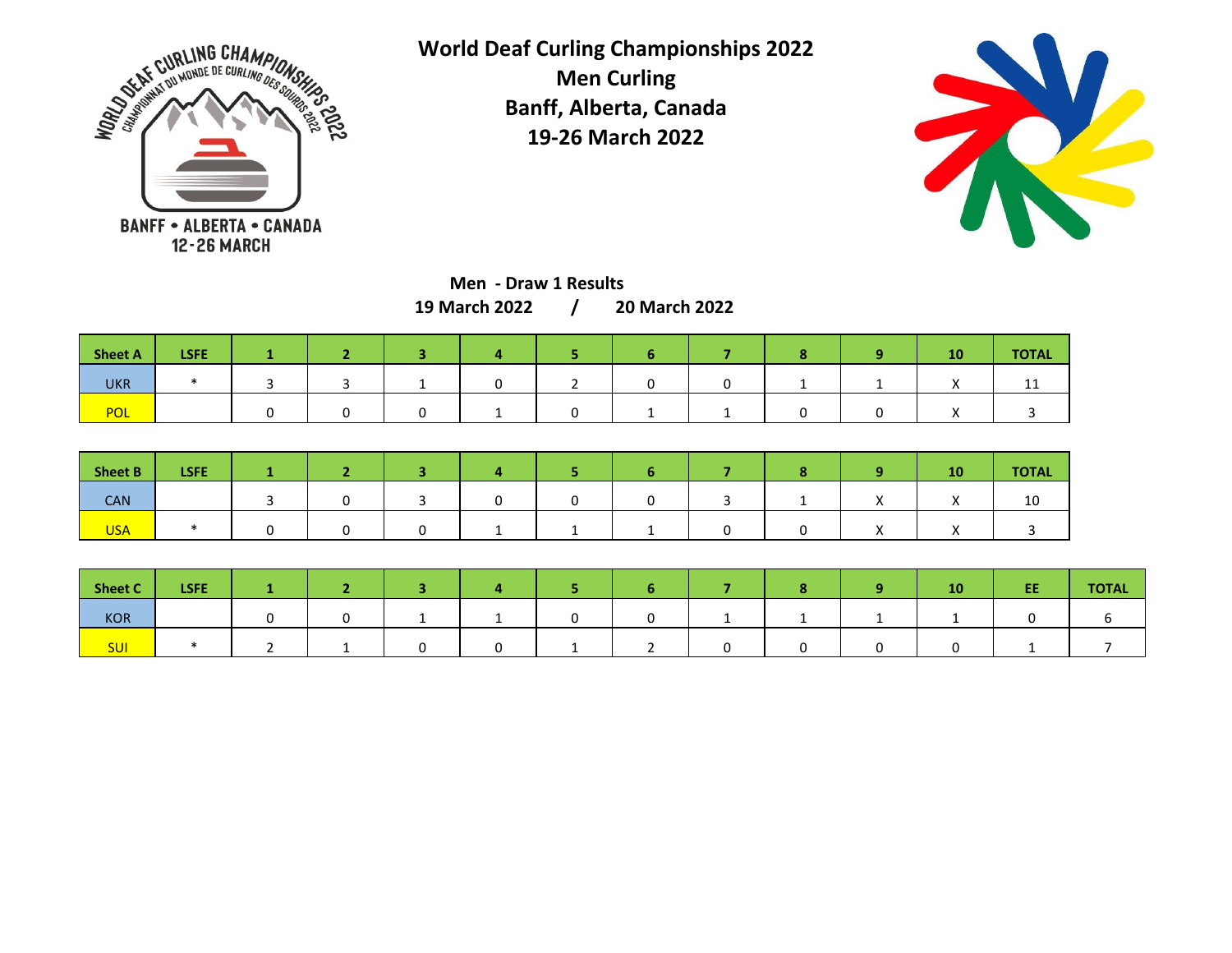



**Men - Draw 2 Results 20 March 2022**

| <b>Sheet A</b> | <b>LSFE</b> |  |  |  |  | 10 | <b>TOTAL</b> |
|----------------|-------------|--|--|--|--|----|--------------|
| <b>SUI</b>     |             |  |  |  |  |    |              |
| <b>CAN</b>     |             |  |  |  |  |    | <b>. .</b>   |

| <b>Sheet B</b> | <b>LSFE</b> |  |  |  |  | 10 | <b>TOTAL</b> |
|----------------|-------------|--|--|--|--|----|--------------|
| KOR            |             |  |  |  |  |    |              |
| <b>UKR</b>     |             |  |  |  |  |    |              |

| <b>Sheet C</b> | <b>LSFE</b> |  |  |  |  | 10 <sub>l</sub> | <b>TOTAL</b> |
|----------------|-------------|--|--|--|--|-----------------|--------------|
| <b>USA</b>     |             |  |  |  |  |                 | τU           |
| <b>POL</b>     |             |  |  |  |  |                 |              |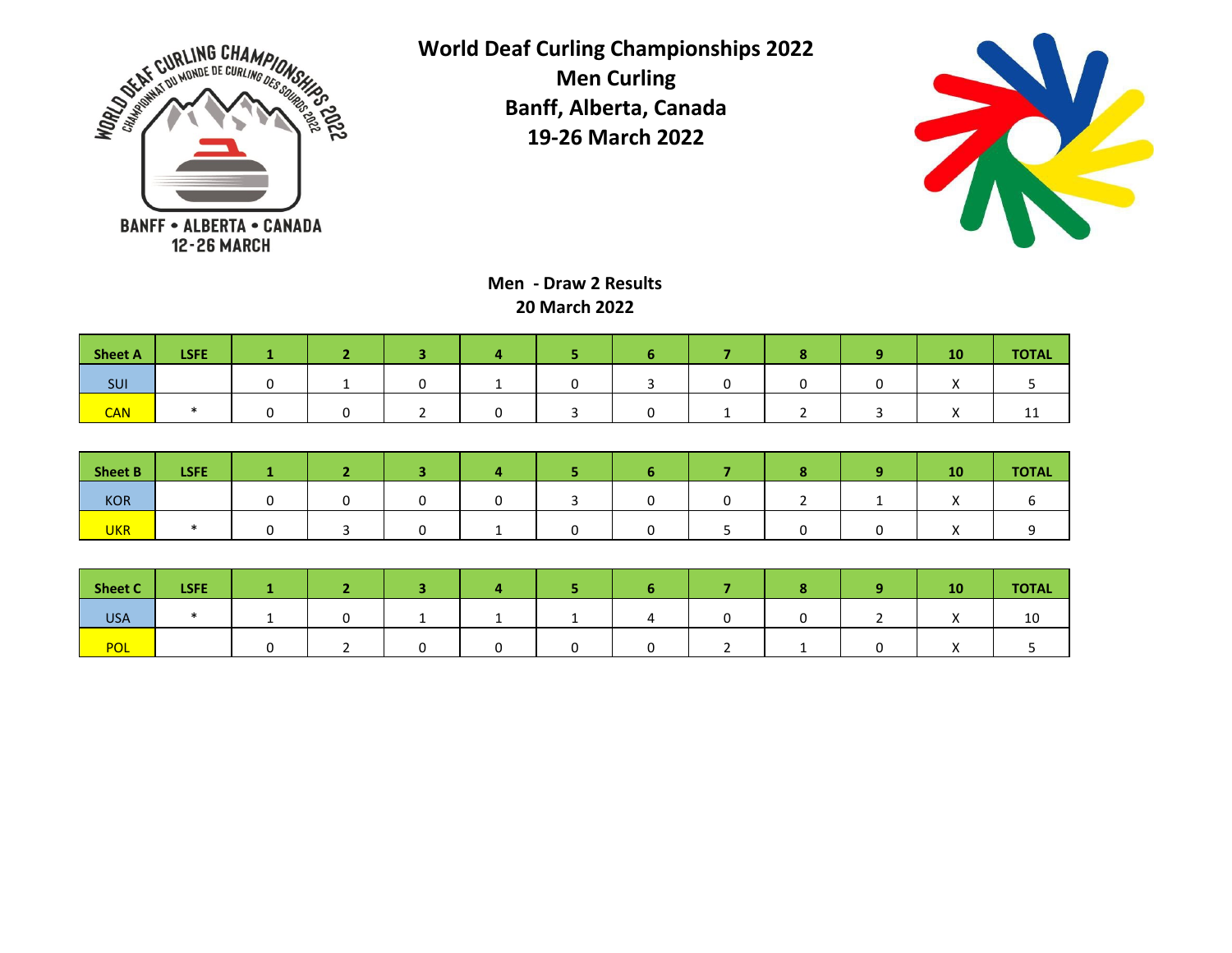



**Men - Draw 3 Results 21 March 2022**

| Sheet A    | <b>LSFE</b> |  |  |  |  | 10 <sub>l</sub> | <b>TOTAL</b> |
|------------|-------------|--|--|--|--|-----------------|--------------|
| <b>USA</b> |             |  |  |  |  | $\cdots$        | 10           |
| <b>KOR</b> |             |  |  |  |  | $\lambda$       |              |

| Sheet B    | <b>LSFE</b> |  |  |  |  | 10 | <b>TOTAL</b> |
|------------|-------------|--|--|--|--|----|--------------|
| POL        |             |  |  |  |  |    |              |
| <b>CAN</b> |             |  |  |  |  |    | ᆠ            |

| <b>Sheet C</b> | <b>LSFE</b> |  |  |  |  | 10 <sub>l</sub> | <b>TOTAL</b> |
|----------------|-------------|--|--|--|--|-----------------|--------------|
| SUI            |             |  |  |  |  |                 |              |
| <b>UKR</b>     |             |  |  |  |  |                 | TO.          |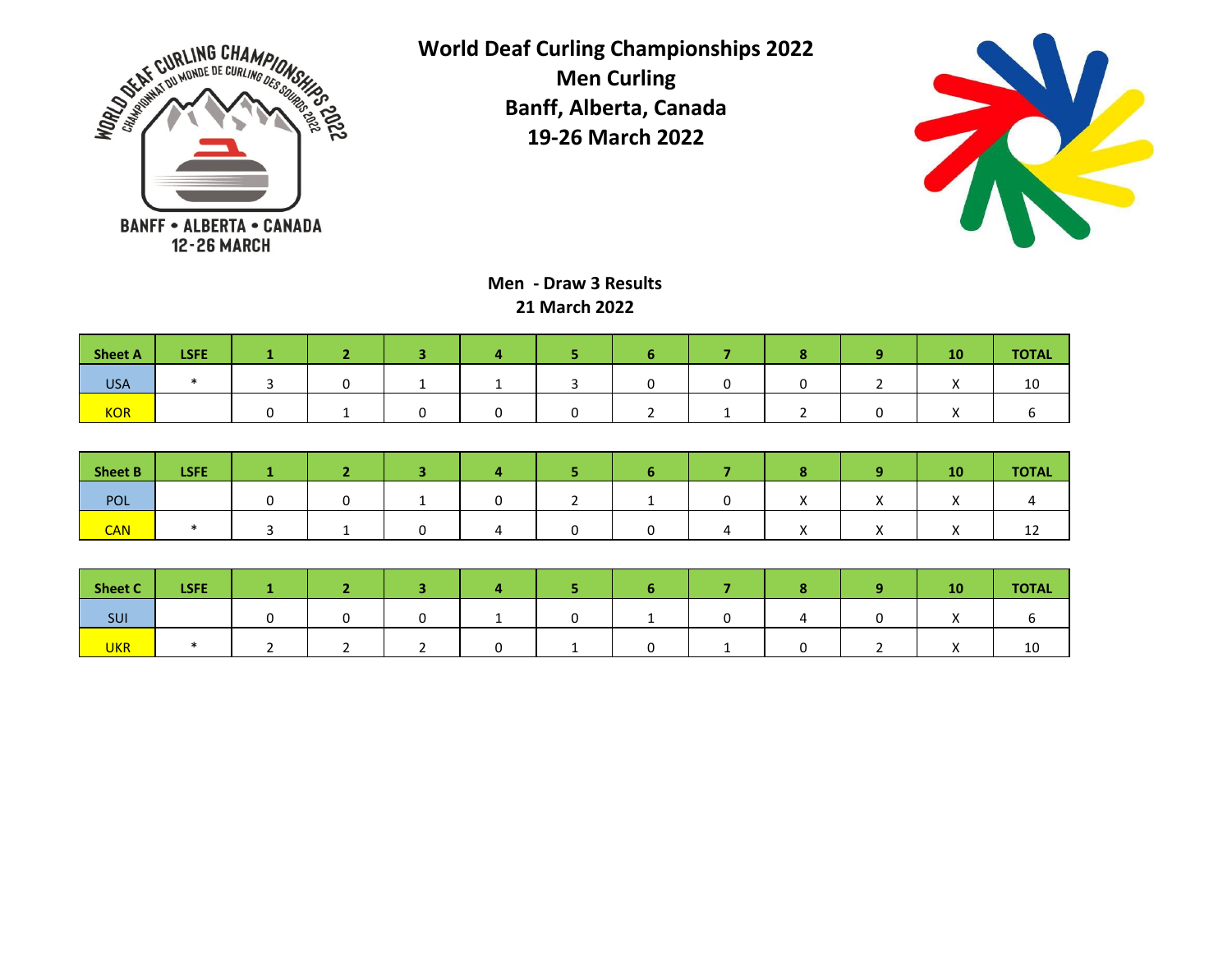



**Men - Draw 4 Results 22 March 2022**

| Sheet A    | <b>LSFE</b> |  |  |  |  | <b>10</b> | <b>TOTAL</b> |
|------------|-------------|--|--|--|--|-----------|--------------|
| <b>CAN</b> |             |  |  |  |  |           |              |
| <b>UKR</b> |             |  |  |  |  |           |              |

| <b>Sheet B</b> | <b>LSFE</b> |  |  |  |  | 10 | <b>TOTAL</b> |
|----------------|-------------|--|--|--|--|----|--------------|
| <b>USA</b>     |             |  |  |  |  |    |              |
| <b>SUI</b>     |             |  |  |  |  |    |              |

| <b>Sheet C</b> | <b>LSFE</b> |  |  |  |  | 10 | <b>TOTAL</b> |
|----------------|-------------|--|--|--|--|----|--------------|
| POL            |             |  |  |  |  |    |              |
| <b>KOR</b>     |             |  |  |  |  |    |              |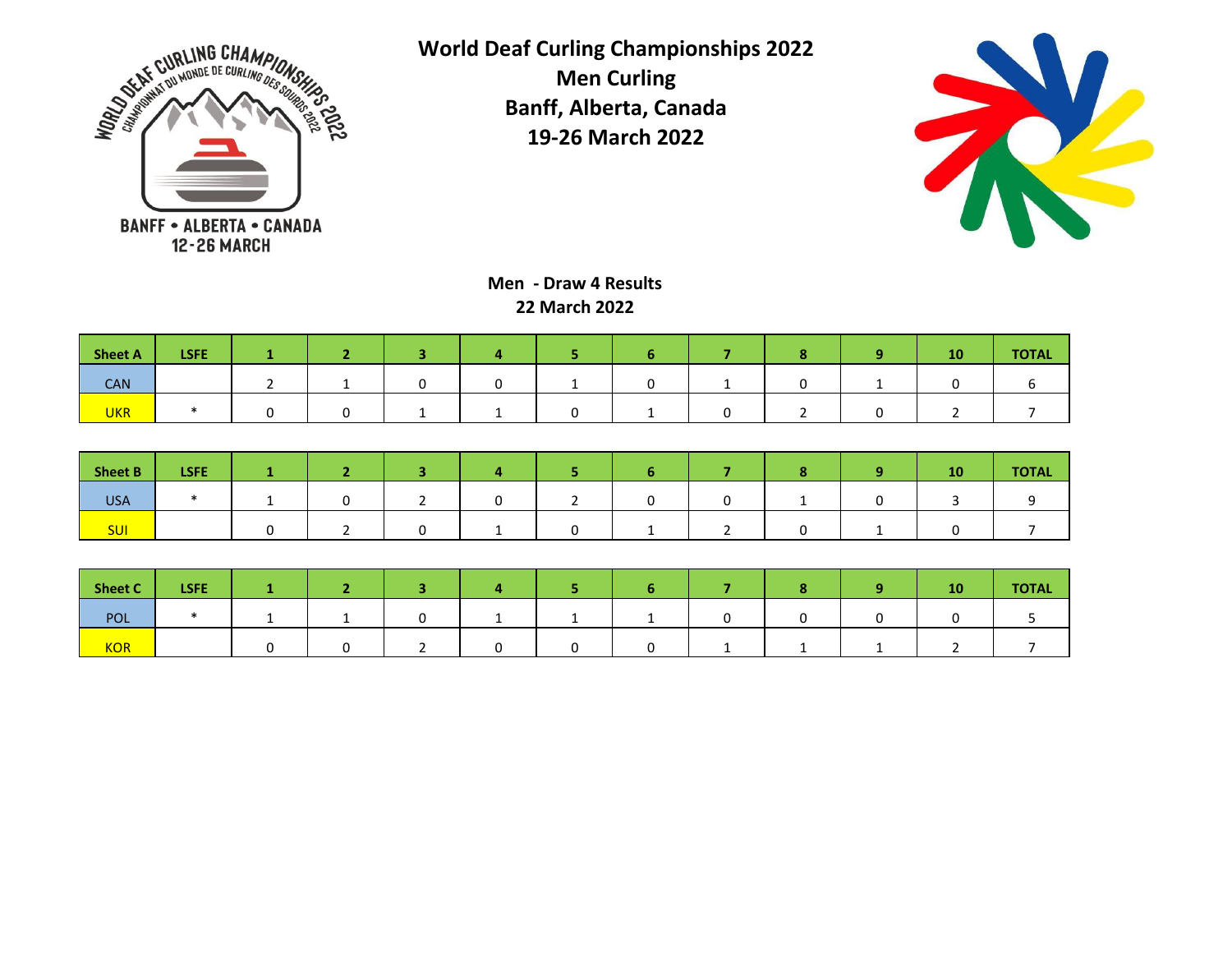



**Men - Draw 5 Results 23 March 2022**

| Sheet A    | <b>LSFE</b> |  |  |  |  | 10 | <b>TOTAL</b> |
|------------|-------------|--|--|--|--|----|--------------|
| <b>KOR</b> |             |  |  |  |  |    |              |
| <b>CAN</b> |             |  |  |  |  |    |              |

| Sheet B    | <b>LSFE</b> |  |  |  |  | 10 | <b>TOTAL</b> |
|------------|-------------|--|--|--|--|----|--------------|
| <b>UKR</b> |             |  |  |  |  |    | τn           |
| <b>USA</b> |             |  |  |  |  |    |              |

| Sheet C    | <b>LSFE</b> |  |  |  |  | 10/ | <b>TOTAL</b> |
|------------|-------------|--|--|--|--|-----|--------------|
| POL        |             |  |  |  |  |     |              |
| <b>SUI</b> |             |  |  |  |  |     |              |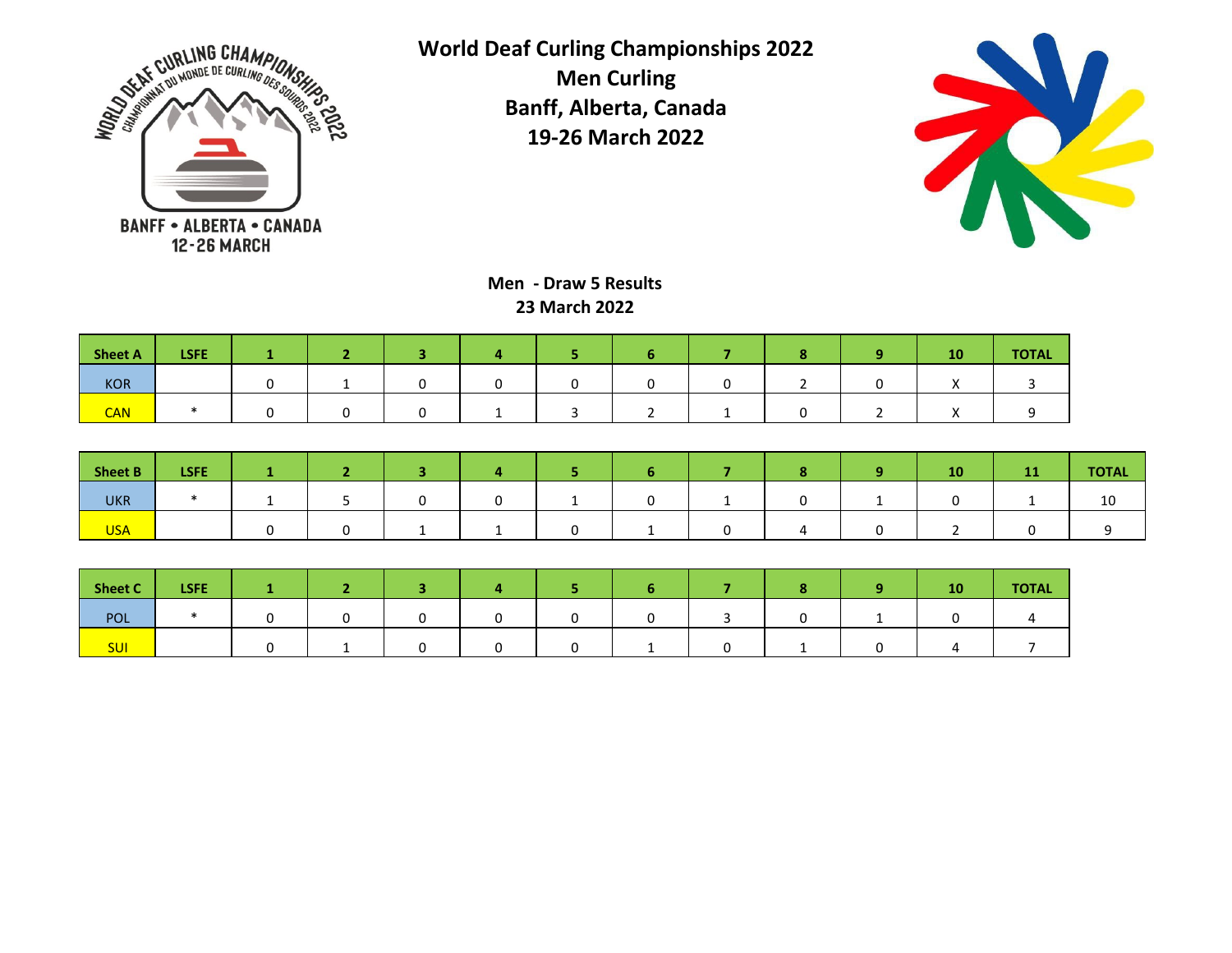



**Men - Page Game Results 24 March 2022**

| <b>Sheet A</b> | <b>LSFE</b> |  |  |  |  | $\sim$ $\sim$<br>πu | <b>TOTAL</b> |
|----------------|-------------|--|--|--|--|---------------------|--------------|
| <b>CAN</b>     |             |  |  |  |  |                     |              |
| <b>UKR</b>     |             |  |  |  |  |                     |              |

| Sheet B    | <b>LSFE</b> |  |  |  |  | 10 | EE | <b>TOTAL</b> |
|------------|-------------|--|--|--|--|----|----|--------------|
| <b>USA</b> |             |  |  |  |  |    |    |              |
| <b>SUI</b> |             |  |  |  |  |    |    |              |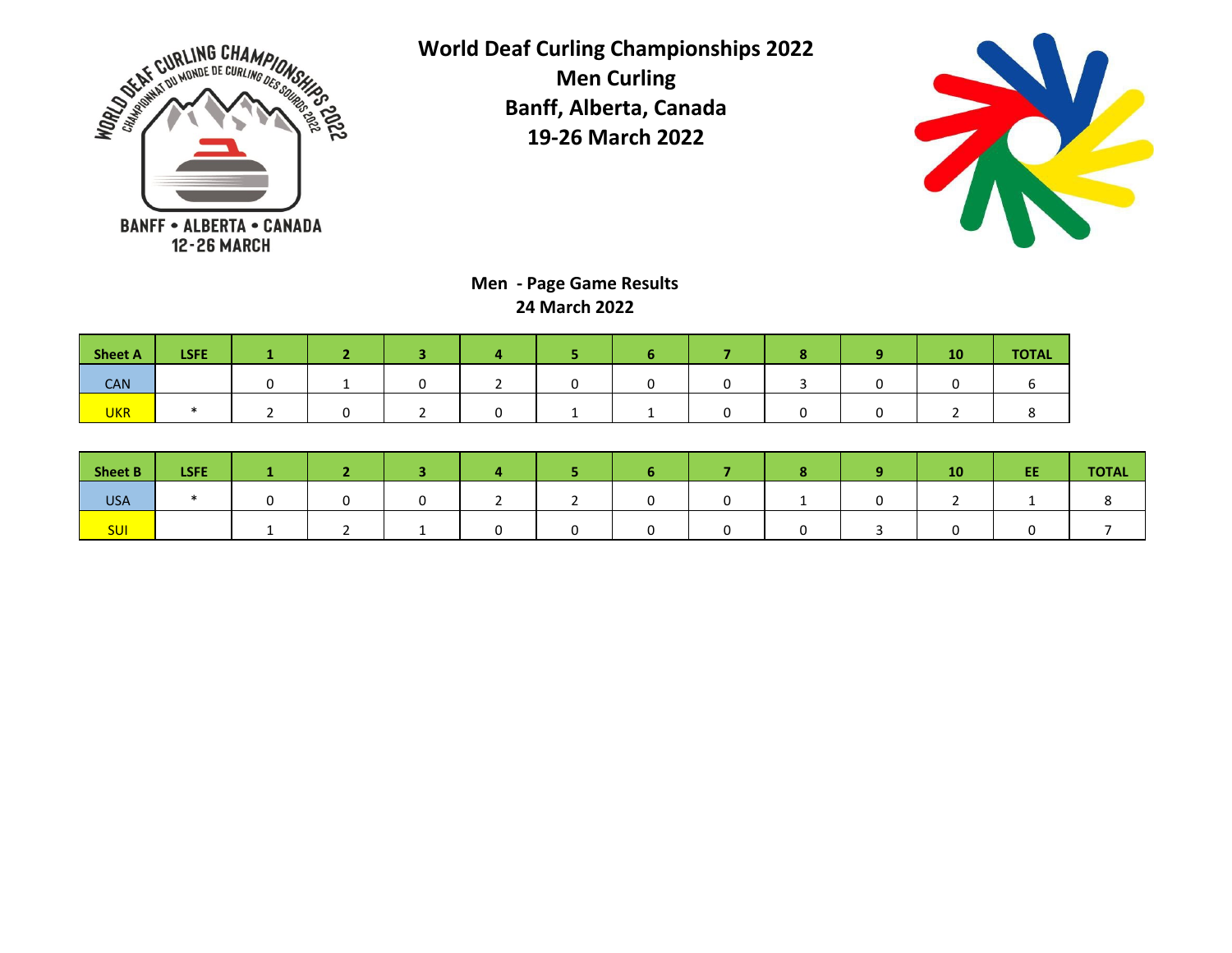



**Men - Semi-Final Results 25 March 2022**

| Sheet C    | LSFE. |  |  |  |  | <b>10</b> | EE | <b>TOTAL</b> |
|------------|-------|--|--|--|--|-----------|----|--------------|
| <b>USA</b> |       |  |  |  |  |           |    |              |
| <b>CAN</b> |       |  |  |  |  |           |    |              |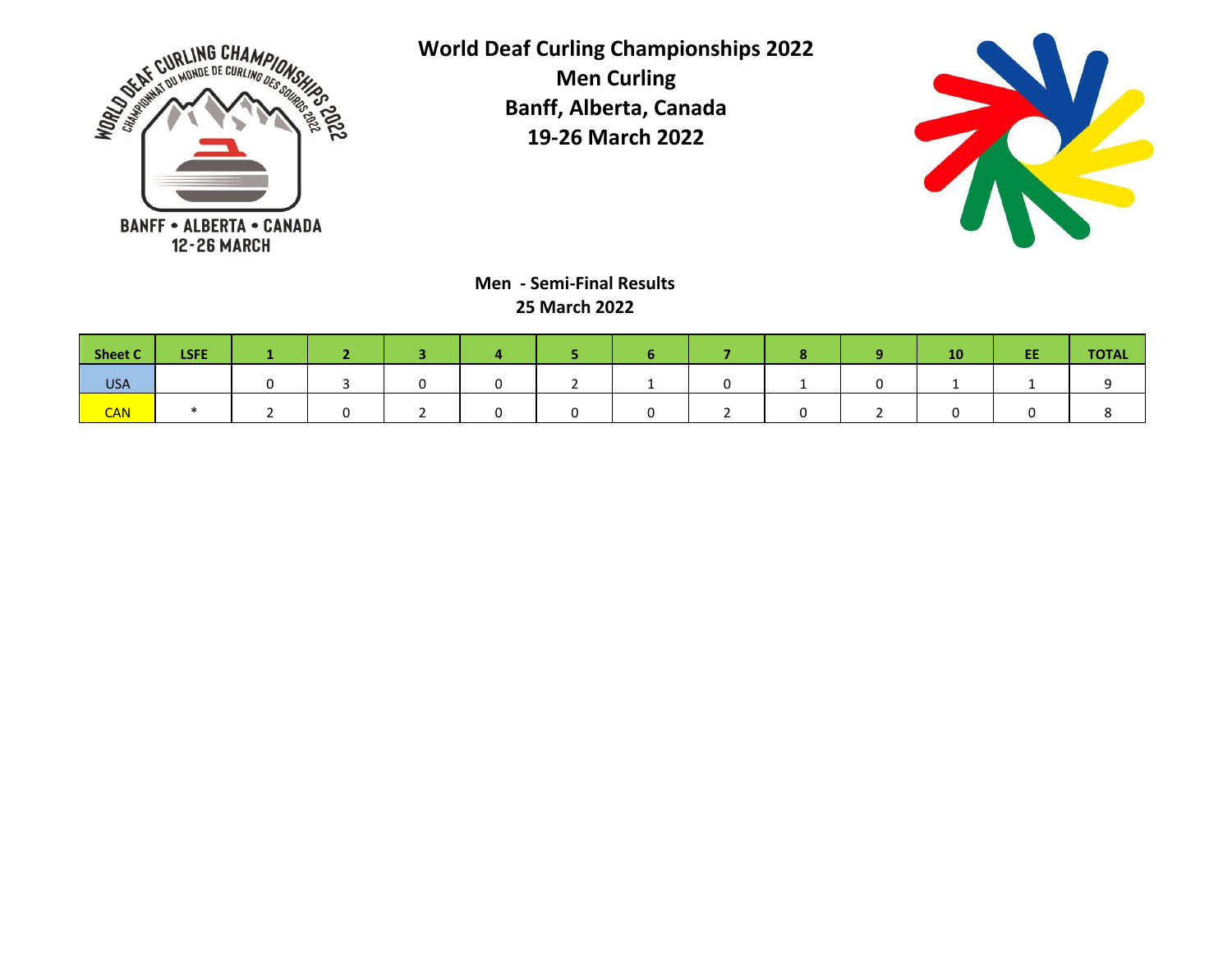



**Men - Final Results 25 March 2022**

| Sheet B    | <b>LSFE</b> |  |  |  |  | 10 <sub>l</sub> | <b>TOTAL</b> |
|------------|-------------|--|--|--|--|-----------------|--------------|
| <b>USA</b> |             |  |  |  |  |                 | 10           |
| <b>UKR</b> |             |  |  |  |  |                 |              |